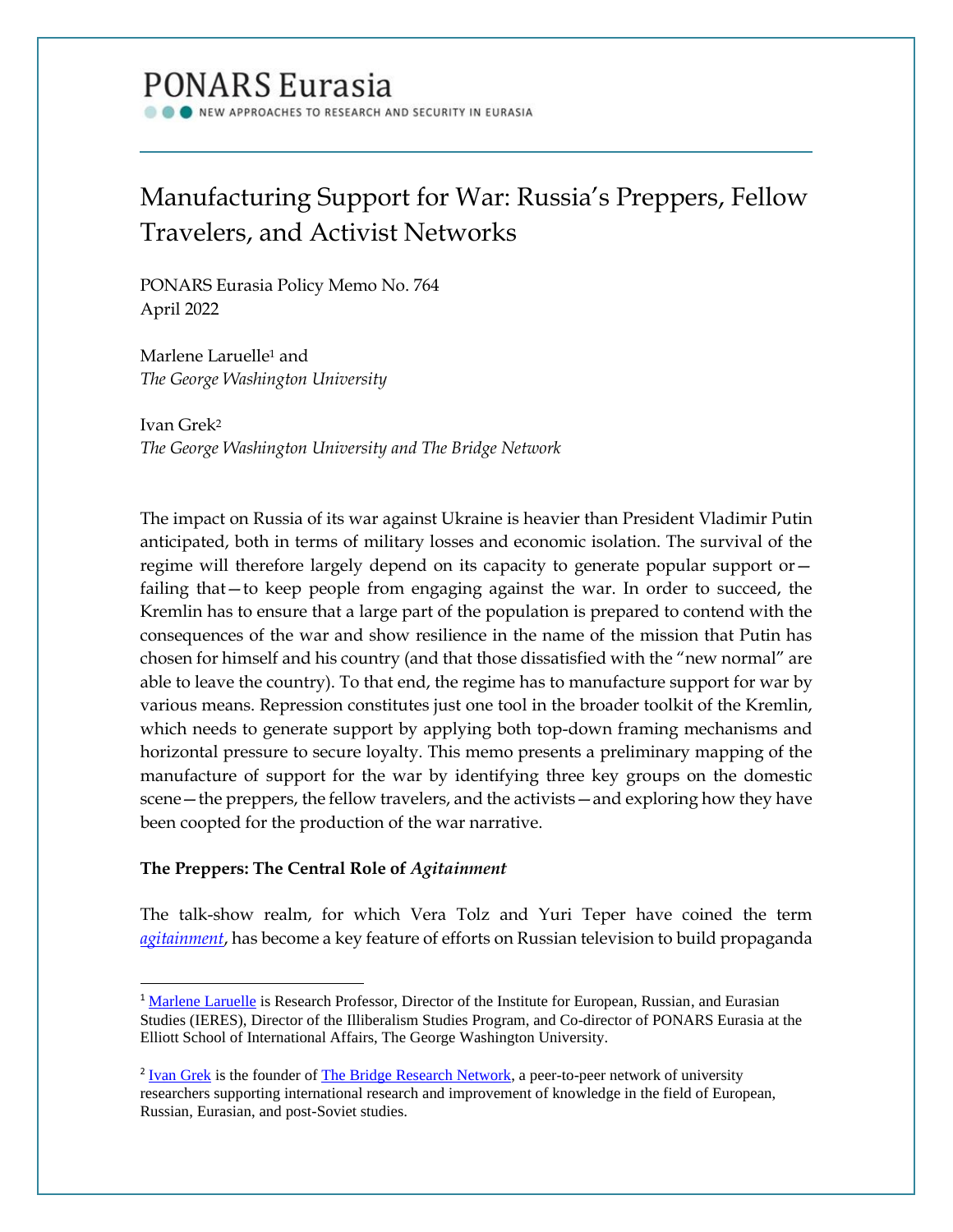as a [spectacle.](https://journals.sagepub.com/doi/abs/10.1177/0163443720974230?journalCode=mcsa) It allows the authorities to outsource ideological propaganda to the media realm, letting the different channels and their anchors compete for audiences, advertising revenues, and radical statements. The most infamously provocative political talk-shows such as Sunday Evening with Vladimir Soloviev, 60 Minutes on Rossiia 1, and Time Will Tell on Pervyi kanal—have been discussing the supposed "genocide" of ethnic Russians in the so-called Donetsk and Luhansk People's Republics and the supposedly Nazi groups in Ukraine (mainly the Azov Battalion) for months. The latest topic has been prevalent in the [talk-show realm](http://ceur-ws.org/Vol-2795/short1.pdf) since the annexation of Crimea, but started being more heavily emphasized in the fall of 2021.

Since 2014, and more visibly since 2021, Russian state media have been cherry-picking anti-Russian news from Ukraine and inculcating Russian viewers with several messages that have become key arguments of the pro-war camp. First, the Ukrainian Army has been portrayed as having engaged in continued **bombardments of civilians** in Donbas since 2014 and as having mistreated the people there, causing thousands of deaths. Second, Ukrainian leaders have been described as neo-Nazis who want to exterminate Russians. This point is often exemplified by the 2014 speech of then-President Petro Poroshenko, who stated that Kyiv would win the war in Donbas because the separatist region would wither economically, [adding](https://www.youtube.com/watch?v=zmhar0J27Hw) that "our children will go to schools and their kids will stay in basements." Third, Russian propaganda has actively shown the demonstrations of Ukrainian far-right groups, especially their [assaults](https://www.youtube.com/watch?v=N0Cs7gZPsZQ) on those celebrating May 9 (Victory Day) and has placed particular emphasis on the slogan *Moskaliaku na hyliaku*, meaning "Lynch the Russians!" To this has been added the old trope that Ukraine lacks agency and is merely a tool of the US against Russia. Such a view was insultingly [laid out](https://www.kommersant.ru/doc/5028300) by former Prime Minister Dmitry Medvedev in his 2021 article.

In a [recent study](https://www.ponarseurasia.org/how-russian-television-prepared-the-public-for-war/), Paul Goode states that the Russian media primed viewers with "war talk" beginning in December 2021, a sign of a coordinated campaign. Even if themes related to genocide, the situation in the Donbas, and the supposed "Nazism" of the Ukrainian authorities were unevenly discussed, the ideas that Ukraine was working out an aggression against the so-called People's Republics of Donetsk and Luhansk and that the West wanted to weaken Russia were used to prepare the population for a conflict.

The ideological scene of Russian imperialism was also re-activated a few months ago. The infamous political philosopher Alexander Dugin has [denounced](https://demokratizatsiya.pub/archives/Geopolitics.pdf) Ukraine as a non-state and a non-nation ever since his first publications of the early 1990s. He has regularly reactivated this narrative during crisis moments such as the "Russian Spring" of 2014, during which his bellicose [call](https://www.routledge.com/Russian-Nationalism-Imaginaries-Doctrines-and-Political-Battlefields/Laruelle/p/book/9780367584818) to "kill, kill, kill" (Ukrainians) cost him his adjunct status at Moscow State University. The market niche of these ideologues has been to make more radical declarations than the state official narrative. Dugin, for instance, [stated](https://m.infox.ru/news/301/269935-voprosov-po-donbassu-uze-net-dugin-o-rossijskoj-specoperacii) on the day of Russia's invasion of Ukraine that "The only question is to know whether we will take Lvov and when" and [celebrated](https://www.google.com/url?sa=D&q=https://rueconomics.ru/566050-dugin-zayavil-o-novoi-geopoliticheskoi-realnosti-na-fone-operacii-vs-rf-na-ukraine&ust=1648917600000000&usg=AOvVaw3VcC7if33uWkgJbdBuKXDZ&hl=en&source=gmail) the war as the final step toward the birth of a "new, authentic, real and independent eternal Russia." This sentiment was echoed by Dugin's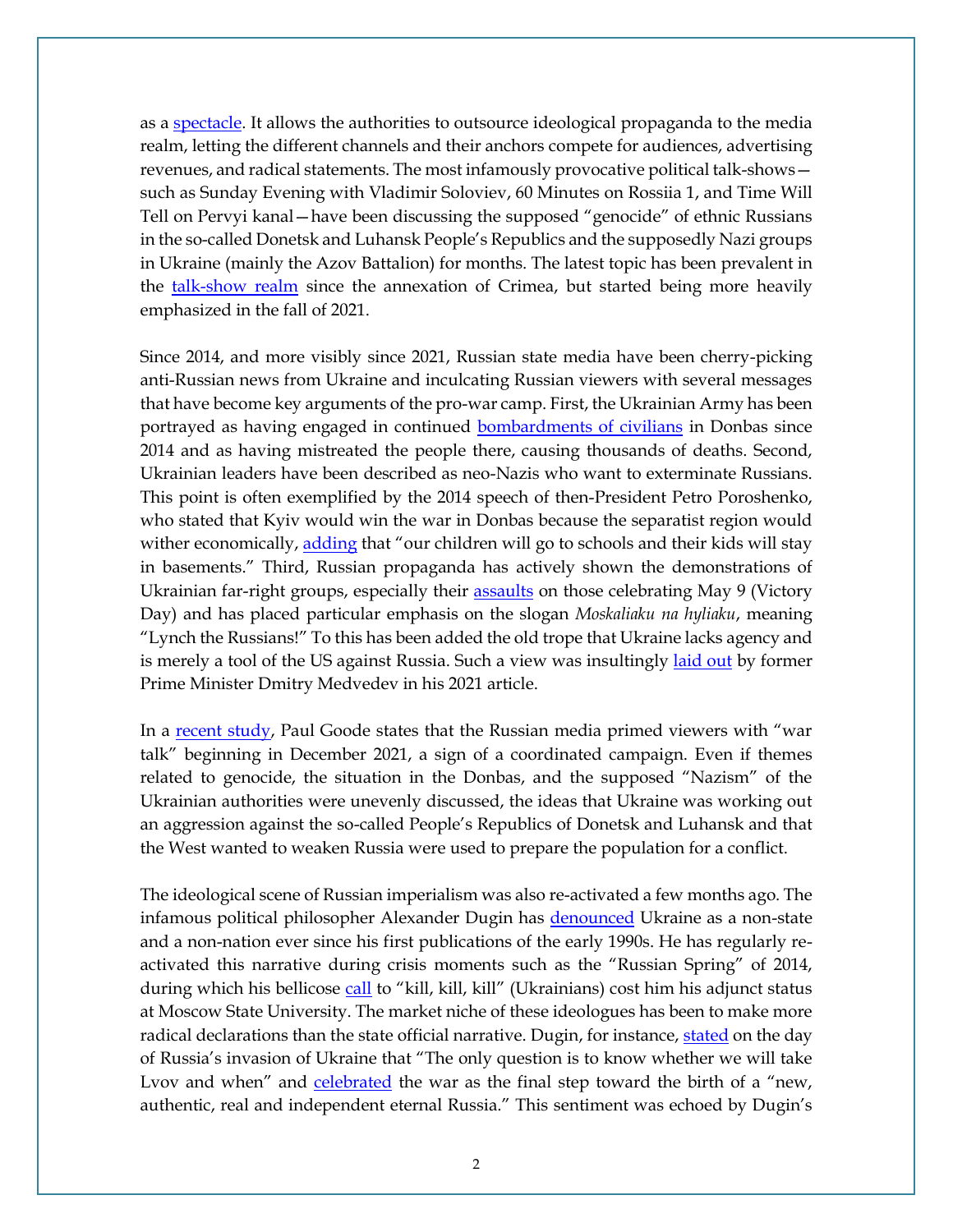patron Konstantin Malofeev, wh[o rejoiced](https://www.youtube.com/watch?v=OEV7l6w5P0U) on the YouTube channel of his Tsargrad media outlet that the world would soon see "the end of the time of shame for Russia."

### **A Key Fellow Traveler: The Russian Orthodox Church**

The Russian Orthodox Church (ROC) has been a fellow traveler of the Putin regime for the past two decades. It has played an important role on the domestic scene in pushing wit[h mixed results](https://www.ponarseurasia.org/not-so-traditional-after-all-the-russian-orthodox-churchs-failure-as-a-moral-norm-entrepreneur/)—for a society that would be more obedient to the state, more patriotic, and more morally conservative. It has also played a central role in Russia's outreach to European and American conservative circles, especially in the [Syrian](https://www.tandfonline.com/doi/abs/10.1080/00396338.2019.1688564?journalCode=tsur20) conflict, during which it developed an offensive religious diplomacy. Yet the Church has been careful in regard to Ukraine, afraid of weakening its already fragile status there: since the 2018 canonical schism, the autocephalous [Orthodox Church of Ukraine](https://www.tandfonline.com/doi/abs/10.1080/00085006.2020.1834706?journalCode=rcsp20) (detached from the Moscow Patriarchate) has been gaining power, reducing Moscow's influence over those Ukrainian parishes that still belong to the Ukrainian Orthodox Church (which operates under Moscow's umbrella).

During the first week of the war, Patriarch Kirill tried to maintain some nuances in his narrative. On February 24, he published a [statement](https://anglican.ink/2022/02/24/statement-by-patriarch-kirill-on-the-war-in-ukraine/) calling "on all parties to the conflict to do everything possible to avoid civilian casualties" and insisted that the "Russian and Ukrainian peoples have a common centuries-old history." The Patriarchate obviously did not condemn the war—indeed, he even (in passing) congratulated the military on February 23, Russia's Defenders of the Fatherland Day—but he was concerned to avoid a schism with the remaining Ukrainian parishes of the Ukrainian Orthodox Church. On February 27, Kirill took a more decisive position, [calling](https://international.la-croix.com/news/religion/kirill-the-extremely-political-russian-orthodox-patriarch/15716) those fighting against the historical unity of Russia and Ukraine "evil forces" and *[insisting](https://mospat.ru/en/news/89032/)* on the need for "unity with our brothers and sisters in Ukraine."

Finally, during his Sunday sermon on March 6, Kirill explicitly expressed support for the war. He referred to the alleged "genocide in Donbas" and [justified](https://www.ng.ru/faith/2022-03-06/100_v06032022.html) the war as a fundamental civilizational divide, in which accepting or refusing a gay parade signaled belonging to either the Western civilization or Russian civilization. Notably, however, this framing of the war as representing a clash between liberal/decadent and conservative values has not been dominant in [Putin's speeches](https://russiamatters.org/analysis/decoding-putins-speeches-three-ideological-lines-russias-military-intervention-ukraine) justifying the invasion of Ukraine.

The March 6 sermon marked not only Kirill's complete endorsement of the state narrative—at the cost of [losing](https://meduza.io/feature/2022/03/23/v-mirovom-pravoslavii-gryadut-tektonicheskie-sdvigi?fbclid=IwAR1THBSoXMr4uilFRHOdGKW5mVps609b9a5njqQOjpDQ5hsHecnBX_v44RU) the ROC's Ukrainian followers—but also his metaphysical justification thereof. Indeed, the efforts to shroud Russia's geopolitical ambitions in faith began long ago and have been reinforced over time. The Church has been one of the advocates of the idea of a [canonical territory](https://doaj.org/article/c6ec1e72671749dba22610e19d322c51) encompassing Russia, Ukraine, and Belarus and has defended the alleged brotherhood between Russians and Ukrainians since long before Putin espoused the idea in his July 2021 article. More importantly, the Patriarchate has deeply penetrated the Ministry of Defense, especially the nuclear forces, contributing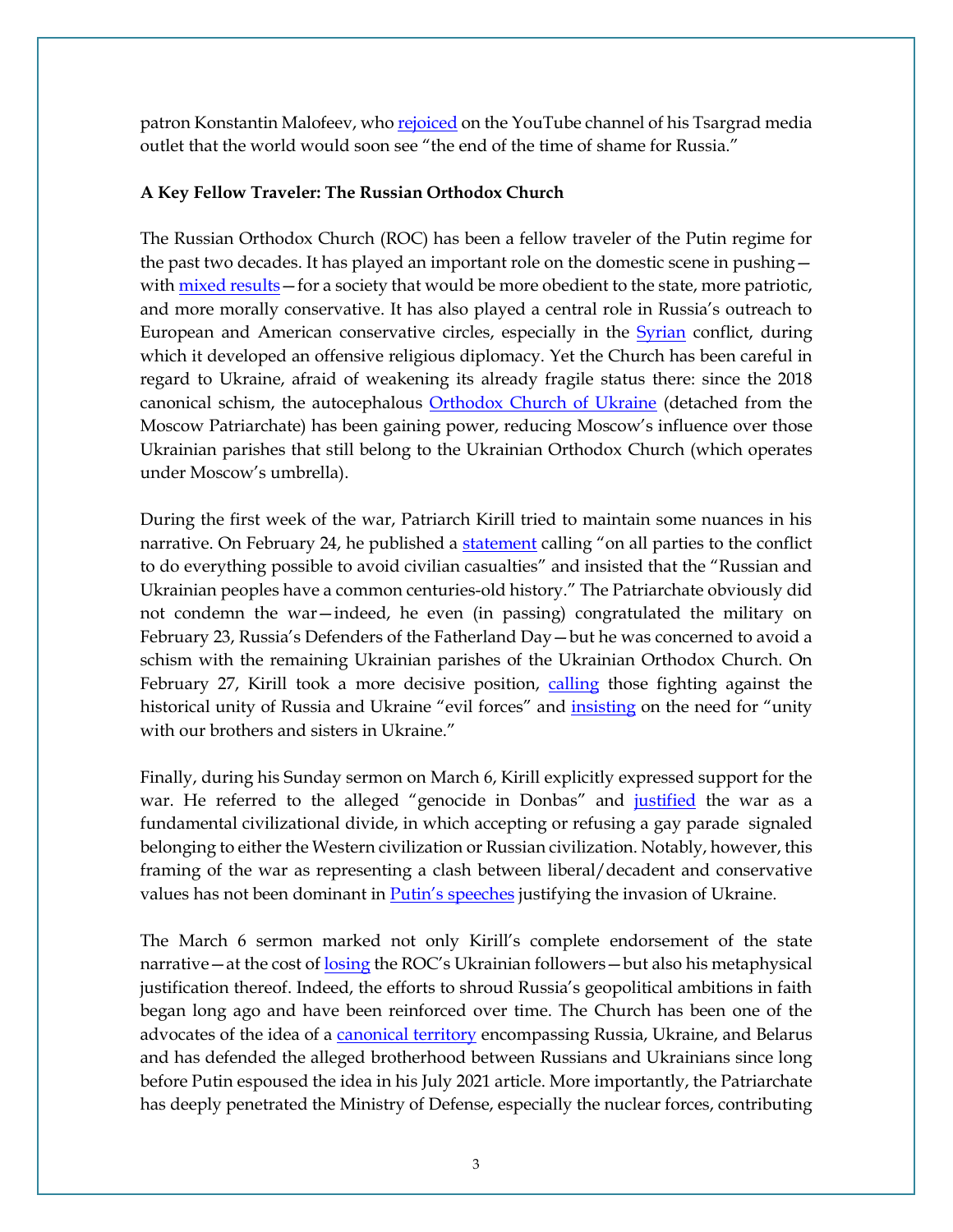to the idea that for the Kremlin, "faith and force go hand in hand," as Dmitry [Adamsky](https://www.foreignaffairs.com/articles/russian-federation/2022-03-05/russias-menacing-mix-religion-and-nuclear-weapons) has put it. Kirill's claim that Russia's invasion is theologically justified as spiritual warfare has already caused a **backlash**: many ecumenical institutions have severed ties with the Moscow Patriarchate, while Pope Francis, talking to Kirill on March 16, insisted that the idea of a [holy war](https://www.ncronline.org/news/vatican/pope-francis-video-conference-russian-patriarch-kirill-rejects-religious-defense) cannot be justified (anymore).

#### **The Activists: The Z Movement**

To mobilize citizens in a more horizontal way, the social fabric of patriotic associations has been put to work: veterans, youth groups, and Orthodox charity networks are being heavily mobilized to cheer up the population. A new mythology has been crafted, with a new visual symbolism: the letters Z and, to a lesser extent, V, both in Latin script.

The two letters are painted on many Russian tanks (a classic military tactic used to distinguish between similar tanks belonging to opposing sides and show directions) and their meaning has remained a subject of inquiry among experts. The Russian Ministry of Defense recently [declared](https://www.ntv.ru/novosti/2687936/) that Z stands for "victory" (*za pobedu*) and V for "the strength is in the truth" (*sila v pravde*), a sentence taken from the cult movie [Brat\)](https://www.rbth.com/arts/333240-balabanov-brat-franchise). Yet the origin of the initiative remains unclear: while the presidential administration seems to attribute it to the PR and marketing department of the Ministry of Defense—Shoigu is [said](https://ridl.io/en/what-does-the-russian-war-z-stand-for/) to have a good sense of PR—in close collaboration with RT and its infamous chief editor, Margarita Simonyan, the Ministry of Defense seems to credit it to the presidential administration. Several advisers commented anonymously to **Meduza** that it was a mistake to select a Latin letter to defend the so-called Russian World, not to mention the letter with which Zelensky's name begins. [Some](https://www.youtube.com/watch?v=HEn_52Cc6vE) people even theorize that VZ stands for Volodymyr Zelensky as part of an attempt to demoralize him.

The letter Z has since appeared on many private individuals' cars and has been proudly [displayed](https://atas.info/news/society/01-03-2022/lyudi-ustroili-fleshmob-chto-oznachaet-bukva-z-na-rossiyskoy-voennoy-tehnike) as a sign of support for the Russian troops, in a manner similar to the use of the [St. George ribbon](https://www.jstor.org/stable/10.5699/slaveasteurorev2.94.4.0660) in the 2014 conflict—the letter is, in fact, often depicted in the ribbon's orange and brown colors. Yet, as always, it is difficult to disentangle genuine grassroots support from politicized astroturfing by the authorities, such as initiatives paying [TikTok](https://www.vice.com/en/article/epxken/russian-tiktok-influencers-paid-propaganda) influencers to spread pro-war slogans. The emblazoning of the letter Z on many official [buildings](https://twitter.com/kamilkazani/status/1500495309595725831) and its appearance on street billboards confirms that the impulse is coming from above in hopes of generating broader popular enthusiasm. Some regions use it to showcase zealous loyalty: the governor of the Kemerovo region, Sergey Tsivilyov, for instance, announced that his region would be now spelled KuZbas, with a capital Z. Similarly, the [Orthodox vigilante](https://www.ifri.org/en/publications/notes-de-lifri/russieneivisions/russias-militia-groups-and-their-use-home-and-abroad) movement Sorok Sorokov has renamed itself Zorok Zorokov. New conspicuous display of loyalty is also visible through the "za Putina" or "za prezidenta" slogan, with za written in Latin letters to refer the Z movement.

The consumerist machine has been activated too: one can now buy T-shirts, magnets, mugs, and stickers emblazoned with the Z symbol. Russia's largest online retailer,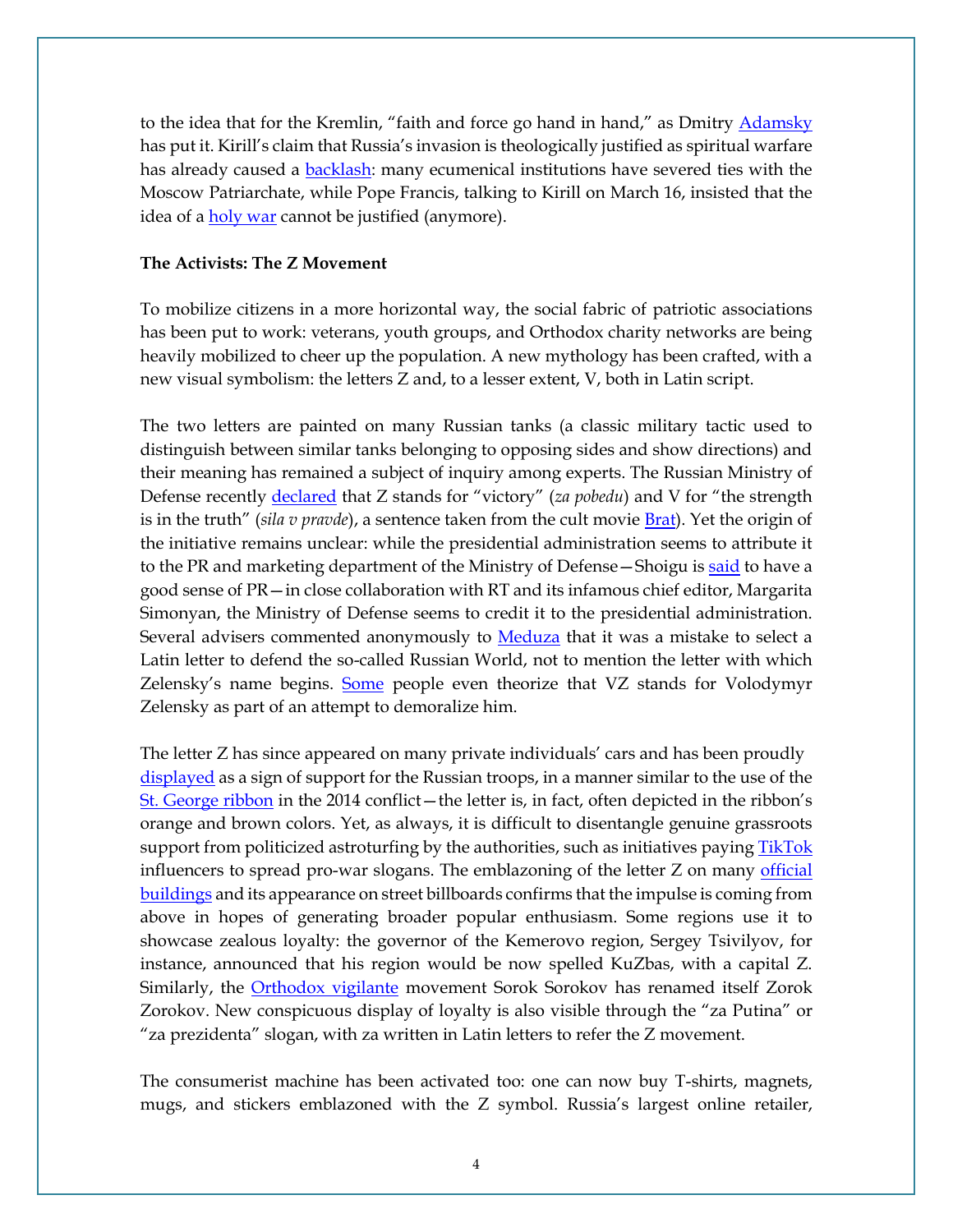Wildberries, features a lot of small publishing companies that sell the Z symbol on a variety of everyday items and clothes. It also pushes sales of Z stickers: anyone searching Wildberries for "car sticker" or even "newbie sticker" will automatically get stickers with the Z symbol from companies with very few reviews, meaning that they pop up not because of their popularity but because the Wildberries algorithm has programmed them to be first.

Analysis of the public use of Z on the Internet demonstrates its relatively low popularity. We compared the usages of #Zamir ("For peace," a slogan used during Putin's stadium [speech\)](https://www.youtube.com/watch?v=jna8JEaPMZE), #Svoikhnebrosaem ("we don't forget ours," a popular pro-war slogan), and #Netvoyne ("no war") hashtags in the searchable spaces of Facebook (2,700/22,000/109,000, respectively), Instagram (41,500/410,000/626,000), Vkontakte (78,300/437,000/128,700), and Odnoklassniki (11,000/25,000/8,1,00) as of March 29. As we can see from these numbers, the Western social networks of Facebook and Instagram gather a more anti-war public, while on Russian social media anti-war slogans are losing to pro-war ones. However, considering the centralized hashtag propaganda—all state media, administrative organs, and even schools must showcase the Z symbol on social networks—adherence to the Z slogan in general can be described as flabby.

The Z movement illustrates the difficulty of dissociating top-down propaganda actions from horizontal pressures. We know, for instance, that students at many educational institutions have been [obliged](https://twitter.com/the_ins_ru/status/1501662440660115457?s=21) to attend Z demonstrations and schoolchildren to [participate](https://paperpaper.ru/deti-delayut-tanki-iz-kartona-vospitat/) in pro-war efforts. While cases of top-down action are well documented, it is more challenging to measure the level of horizontal pressures: many people may exhibit a Z as a simple badge of loyalty to avoid standing out or being finger-pointed. Others may employ the Z as a sign of belonging to Russia as an "imagined community" and display it with a vague feeling of patriotism or an empathic memory of the Great Patriotic War, but not a clearly defined pro-war stance.

#### **Conclusion**

Manufacturing support for the war has been and will remain more difficult than the easy rally-around-the-flag effect of 2014. The Russian population has moved from the epic moment of Crimea's annexation to a bitter "no other choice than resilience" position. Western sanctions and actions cancelling Russian culture may generate a form of passive support that would benefit authorities. The latest Levada-Center survey, though its results should be interpreted with caution, shows [83 percent](https://www.nytimes.com/2022/03/31/world/europe/putin-approval-rating-russia.html) of Russians support Putin, confirming a dynamic of defensive consolidation. Russian political elites, after two weeks of shock and surprise, seem to have [reconsolidated](https://faridaily.substack.com/p/--3c3?s=w&fbclid=IwAR27Z8BzPGQIaDF7H6g4hFTvyCfpxus8wMadYzKtu39-rxyVZkT6OAfTo_c) around the regime after recognizing that they have no future outside of Russia and no way to return to their previous way of life.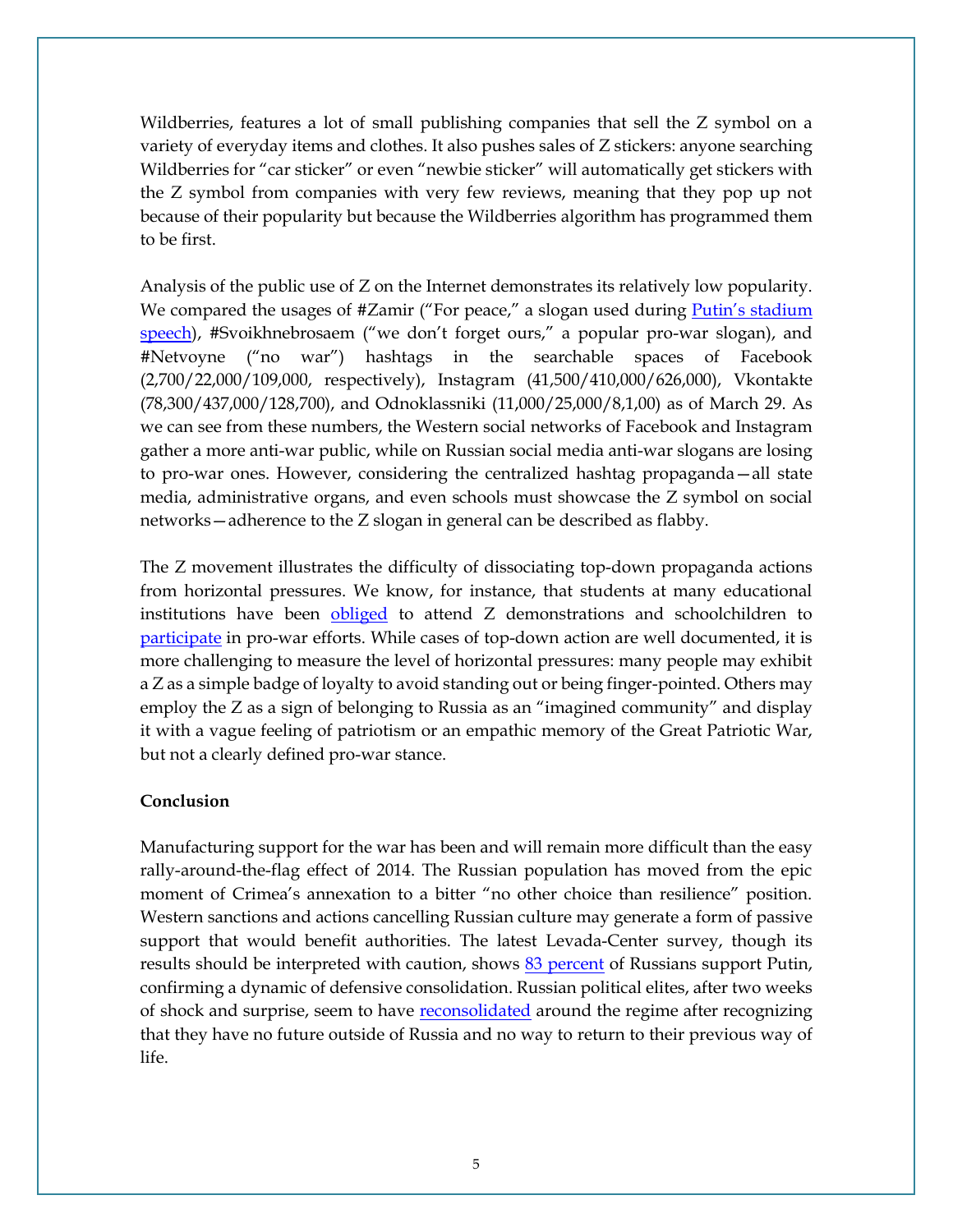But even among those ordinary citizens who support their president and the war—or, at least, the war as they know it—there are and will be nuances that Western policymakers must keep in mind when seeking to accurately assess the limits of Putin's popular support. Crafting a more granular approach to Russian citizens, avoiding cancelations of everything Russian, and talking to all those who have left Russia as a sign of protest will help prevent a new Iron Curtain from falling on Europe.

PONARS TO RESEARCH AND EURASIA SECURITY IN EURASIA

Elliott School of **International Affairs** THE GEORGE WASHINGTON UNIVERSITY

© PONARS Eurasia 2020. The statements made and views expressed are solely the responsibility of the author. PONARS Eurasia is an international network of scholars advancing new approaches to research on security, politics, economics, and society in Russia and Eurasia. PONARS Eurasia is based at the [Institute for European, Russian and Eurasian Studies \(IERES\)](https://ieres.elliott.gwu.edu/) at the George Washington University's Elliott School of International Affairs. This publication was made possible in part by a grant from Carnegie Corporation of New York. [www.ponarseurasia.org](http://www.ponarseurasia.org/)